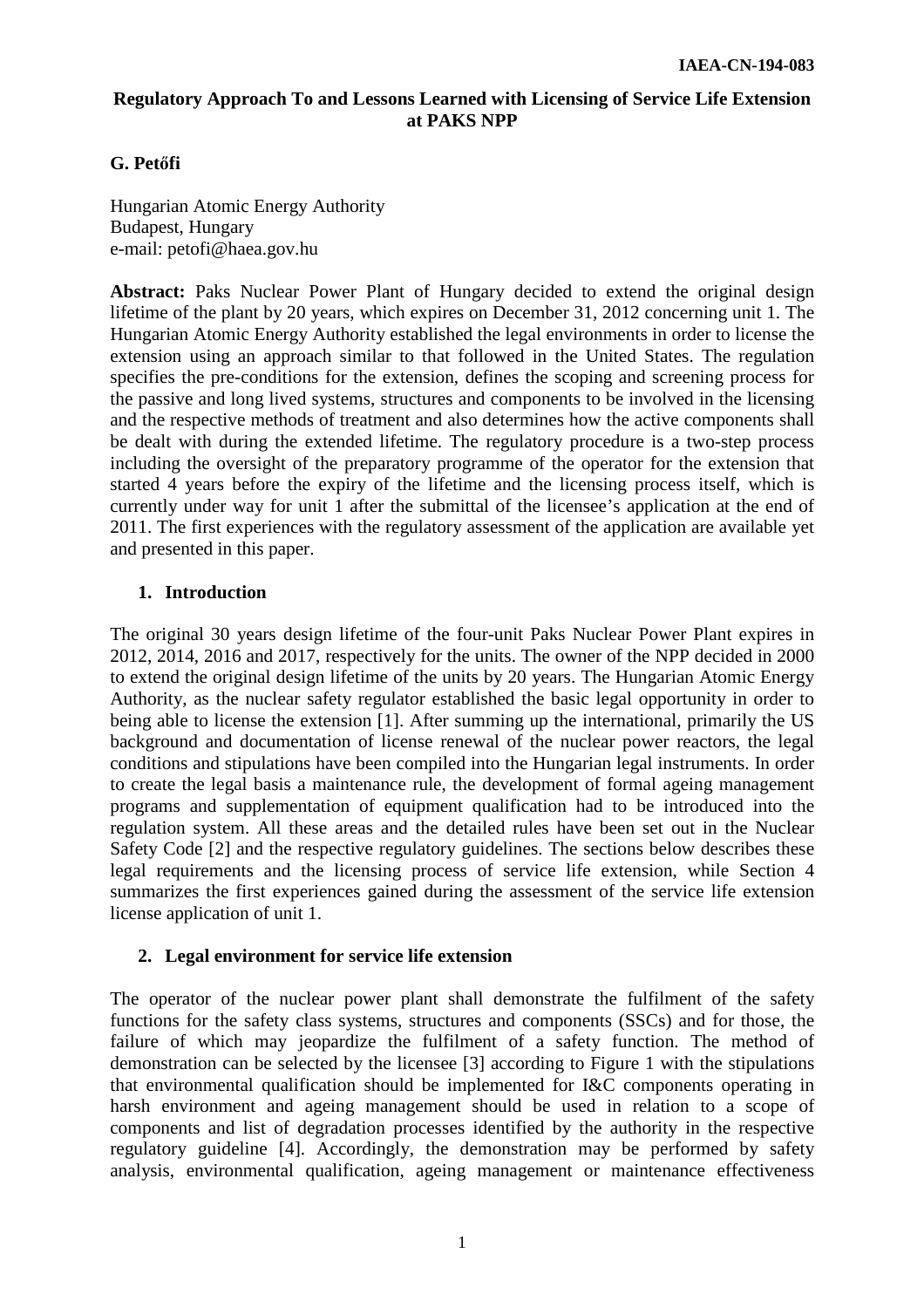monitoring, or by the joint, coordinated implementation of these. The expectations of the authority regarding these methods are included in further regulatory guides [4]-[9].



*Figure 1: Demonstration of safety of SSCs* 

The service life extension licensing process shall focus on the passive long-lived SSCs from the scope above. Concerning the passive long-lived components the safe future operability shall be demonstrated by Time Limited Ageing Analysis (TLAA) and appropriate ageing management by maintaining a non-degrading safety margin. The required scoping process can be seen in Figure 2. The list of minimum scope of TLAAs is included in a regulatory guideline [9], which had to be supplemented by the operator based on the operating experience. Table 1 shows the final list (gray background indicates the supplement by the operator). At the same time the due management of active components shall also be demonstrated by the effective ongoing operational plant programs as required above or by other means like repair & replacement.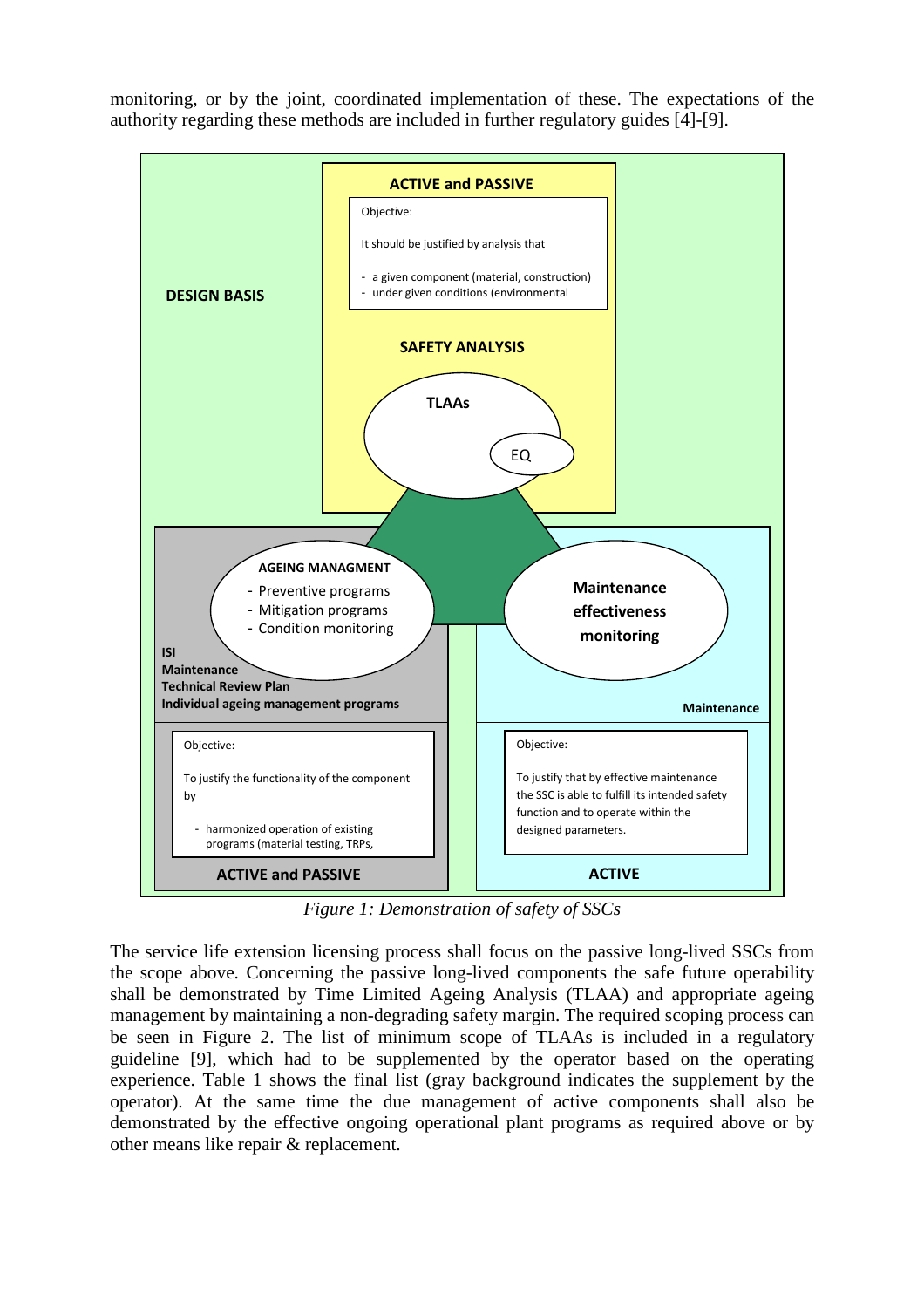

*Figure 2: Scoping of SSCs for service life extension* 

|  | Table 1: Time Limited Ageing Analyses (gray: identified by the operator) |  |  |  |
|--|--------------------------------------------------------------------------|--|--|--|
|--|--------------------------------------------------------------------------|--|--|--|

| Low cycle fatigue analysis of mechanical components           | Thermal embrittlement of 22K casting components         |  |
|---------------------------------------------------------------|---------------------------------------------------------|--|
| Environmental qualification of electric and I&C components    | Fatigue analysis of safety related cranes               |  |
| PTS analysis of reactor pressure vessels                      | Fatigue analysis of spent fuel pool cladding            |  |
| Pressure/temperature limit curves of reactor pressure vessels | Material property change of steam generator tubes       |  |
| Crack propagation analysis of detected flaws                  | Material property change of heavy concrete structures   |  |
| Thermal stratification induced fatigue analysis of pipelines  | Strength of important building structures               |  |
| Cooling down and heating up limits                            | Increased pressure integrated containment leakage test  |  |
| Initial conditions of transient operating modes               | Corrosion wall thickness allowance                      |  |
| High energy line brake assigned to specific CUF limit         | Fatigue analysis of main coolant pump fly wheel         |  |
| Flow induced vibration fatigue of RPV internals               | Building settlement and its consequences                |  |
| Flow induced vibration fatigue of steam generator tubes       | Boron consumption of spent fuel pool frames             |  |
| Change of material properties RPV internals                   | Under cladding cracking of heat affected zone of RPV    |  |
| Fatigue analysis of hermetic penetrations                     | Material property of ceramic insulation of reactor head |  |
| Fatigue analysis of hermetic claddings (welds)                |                                                         |  |

The service life extension shall not address such problems that should be resolved for maintaining the current operating licence conditions. The Hungarian regulations use the Periodic Safety Review (PSR) with a 10 year period to assess the ageing issues in a wider sense: ageing of SSCs, people, organisation, requirements, procedures etc. The PSR proved to be an effective opportunity for a complex overview of SSCs' technical conditions, their ageing management programs, environmental conditions, changes in the state of the art of science and technology, utilisation of operational experience, etc. Altogether it is applicable to identify the safety issues and provide continuous safety improvement of the plant. On the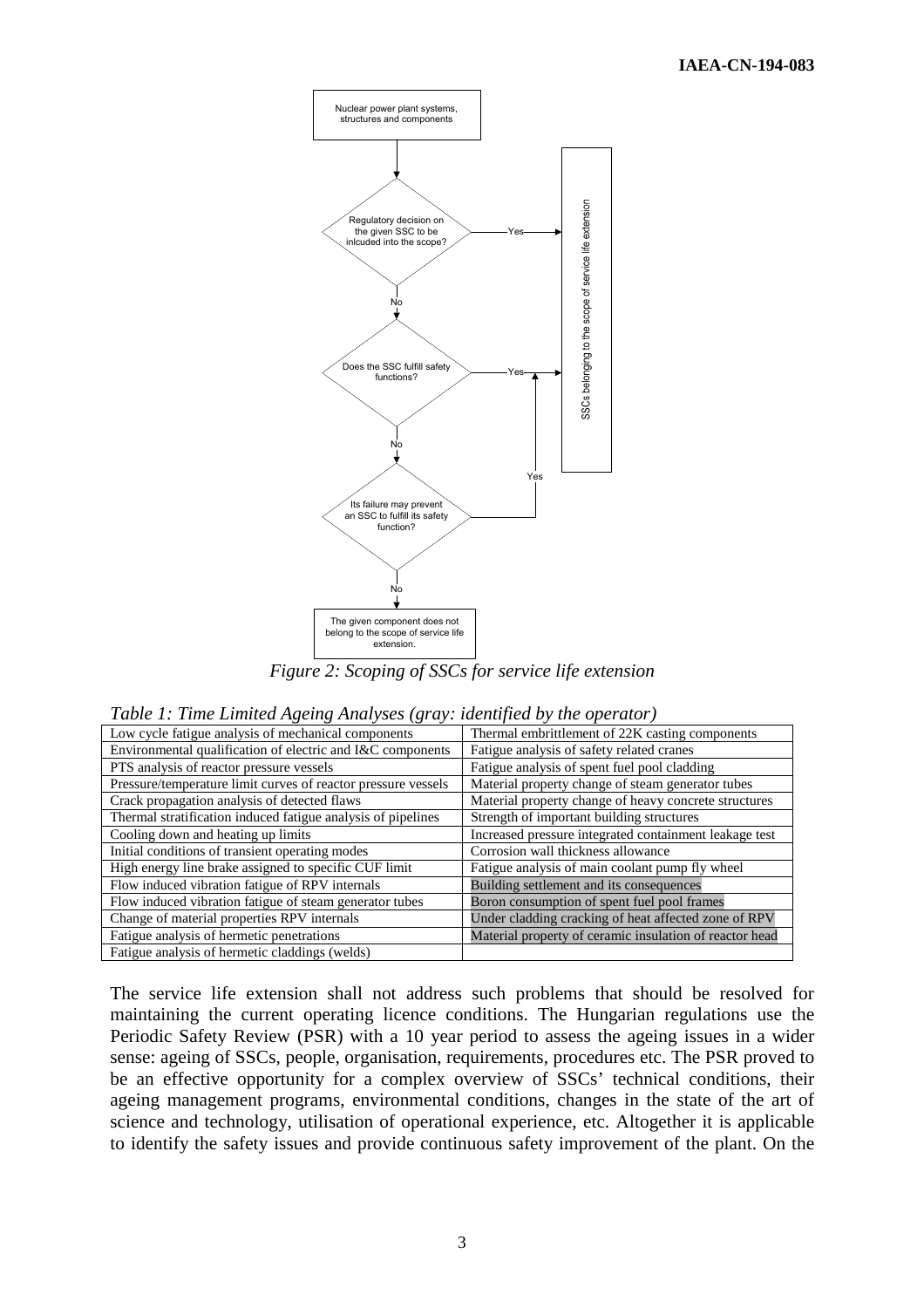other hand the living or updated Final Safety Analysis Report that keeps track of the plant modifications contains the licensing basis, description of the plant and the safety case.

It also follows from the above approach that the gaps of the design basis and all safety issues identified during the operation of the plant shall be resolved within the current licensing basis and, as such, are pre-conditions for the extension of the service life. Regarding Paks NPP such major problems were the missing design basis analyses since the Soviet vendor did not provide all (especially strength) analyses for the units, the qualification of electrical equipment was not complete, just a warranty was available for 30 years which accepted during the original licensing process. Additional pre-conditions have been identified during the PSRs and the environmental licensing process: the Severe Accident Management Guidelines and the respective accident management modifications (passive hydrogen management, external vessel flooding, reinforcement of spent fuel cooling, accident measurement system with electric power supply) shall be implemented and modifications related to prevention of atmospheric release after a primary-to-secondary leak shall be completed before obtaining a license for service life extension.

# **3. Licensing process**

First of all an environmental impact study and a licensing process had to be carried out, which was completed by the environmental authority at end of 2006 and issued the license. The law, then, specified the nuclear safety licensing of service life extension as a two-step process. At the first stage the programme on the preparation for service life extension had to be submitted to the authority, in which the licensee had to demonstrate that all the relevant areas, issues were tackled and the necessary resources to carry out the programme aimed at developing the license application of the plant were in place. After the submittal and assessment of the programme for the 4 units of the plant in 2008 and 2009, the authority issued a resolution [10] about the acceptance of the program, while setting up some additional stipulations [11]. Altogether no such deficiency was found which would rule out the possibility of later approval of the service life extension. During the review the HAEA noted 315 findings based on which corrections had to be initiated and 101 further comments which had to be taken into account in order to improve the preparatory actions. The resolutions specified the following main rules for the remaining preparatory period:

- 1. Information shall be provided to the authority on the progress of implementation of the program on a regular basis.
- 2. Progress of introduction of maintenance effectiveness monitoring, ageing management programs and progress in preparation of time limited ageing analysis shall be reported.
- 3. Specific technical issues shall be dealt with during the preparation: scoping issues with special attention to system boundaries, replacement of secondary piping containing copper, extension of service cycle numbers, identification of susceptibility to and monitoring of thermal stratification, management of primary piping support problems, monitoring of condition of carbon steel collectors not used but remained in the steam generators after refurbishment.

At the second stage the licensing process itself shall be conducted. Since the operation license expires on December 15, 2012 for unit 1 the license application had to be submitted until December 15, 2011. The authority had 1 year to scrutiny the application, request supplementation, and to carry out inspections to reassure that the licensee met all the respective requirements and the service life can safely be extended and decide if the license can be granted.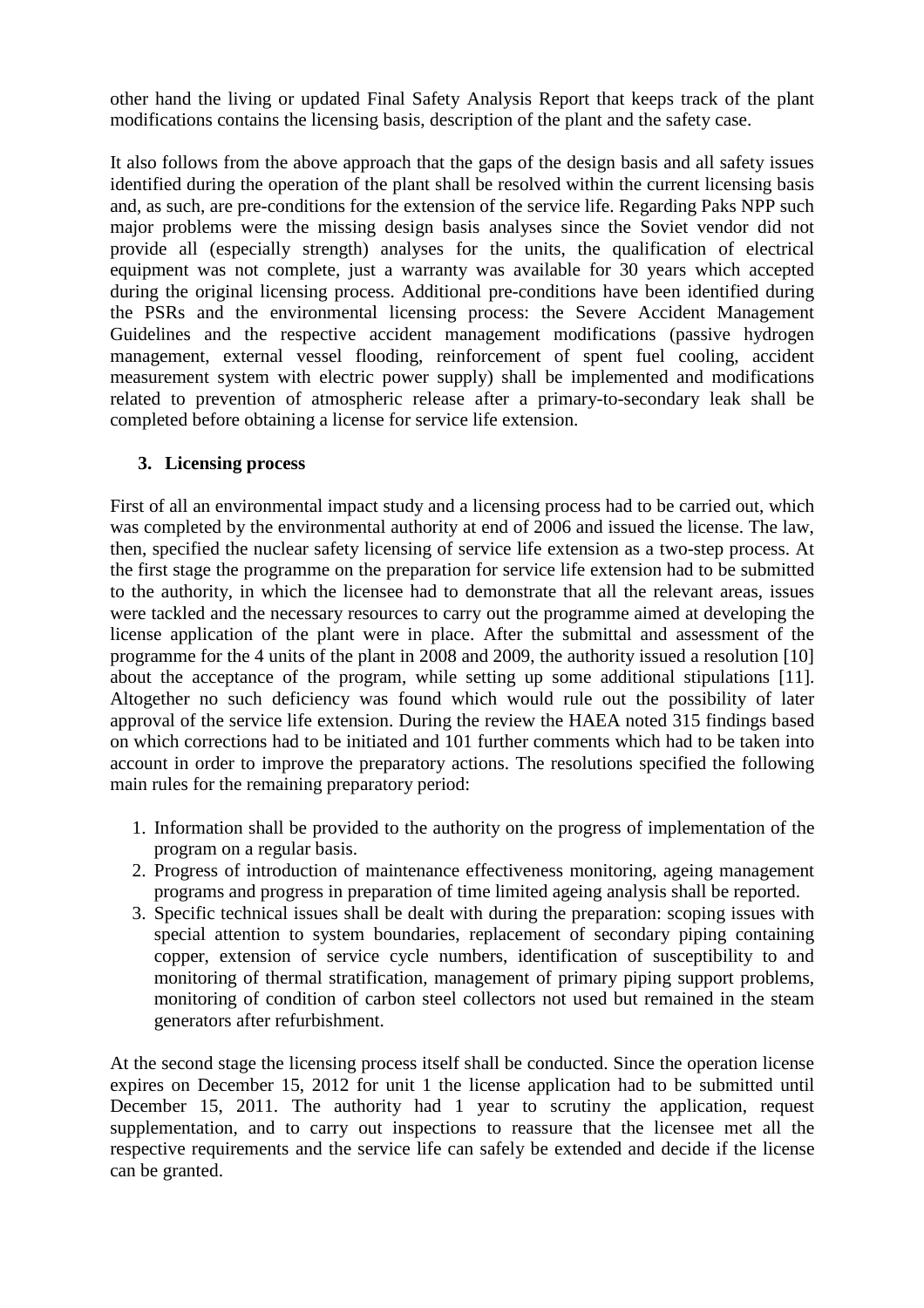The regulations require the license application to contain:

- ‒ general information about the plant,
- ‒ scoping and screening of licensing scope,
- ‒ review of ageing management of passive and long lived SSCs,
- ‒ modification of the FSAR, TechSpec and other operational documents (accident and emergency procedures, emergency plan),
- ‒ demonstration that the service life extension programme has been completed and based on that the plant is safely operable for the extended service life, the necessary technical and administrative conditions and resources are provided.
- ‒ outline of the activity aimed at maintaining the due conditions of the SSCs

### **4. Lessons learned**

### *4.1 Oversight of the service life extension programme*

The regular reports of the licensee about the progress in completing the service life extension implementation programme opened the opportunity to regularly obtain a picture on the number of tasks that have been or are still to be completed. Despite the fact that the authority indicated at the beginning of the implementation that it is a very ambitious programme that does not contain place for delay, several tasks have undergone the modification of the deadlines. Some of them have not been crucial, but delays in the introduction of the maintenance rule, performance of equipment qualification, introduction of new material testing programme and completion of strength calculations lead to the consequence that not all the tasks of the programme were accomplished before the submittal of the license application, but still remained for the regulatory assessment phase and will be treated as a supplement of the application. This circumstance indisputable impedes the review of the license application and several missing information shall be requested during the process.

However it is a positive experience and can be offered for other small countries facing at first time with life extension that the preparation and the regulatory assessment of the service life extension programme brought in many results, which helped both the operator and the authority to better get ready for the licensing itself. A routine in the development of such a complex licensing documentation, parallel management of many technical and administrative issues, opportunity to preliminary devote time and resources for the works foreseen for the preparation were all important areas to learn of by the licensee. The authority opinion and requirements concerning the work and the programme presented in this preliminary phase also assisted and conducted the operator much in the development of the licensing documentation.

The regulatory inspections of the implementation of the programme consisted of the review of the regular progress reports, assessment of the fulfilment of the tasks specified in the ruling on the programme and site inspections in such selected areas, where problems had been expected: completion of time limited ageing analyses, maintenance effectiveness monitoring, environmental qualification of electric equipment. Consultations with the operator were also held to obtain more accurate picture about the progress of the implementation of the programme.

One of the most important pre-conditions for service life extension is the integrated assessment of the technical state of safety related SSCs. As a selected area the authority joined the assessment of the safety class 1 mechanical components (practically the pressure boundary components of the primary circuit and the reactor internals) process via a dedicated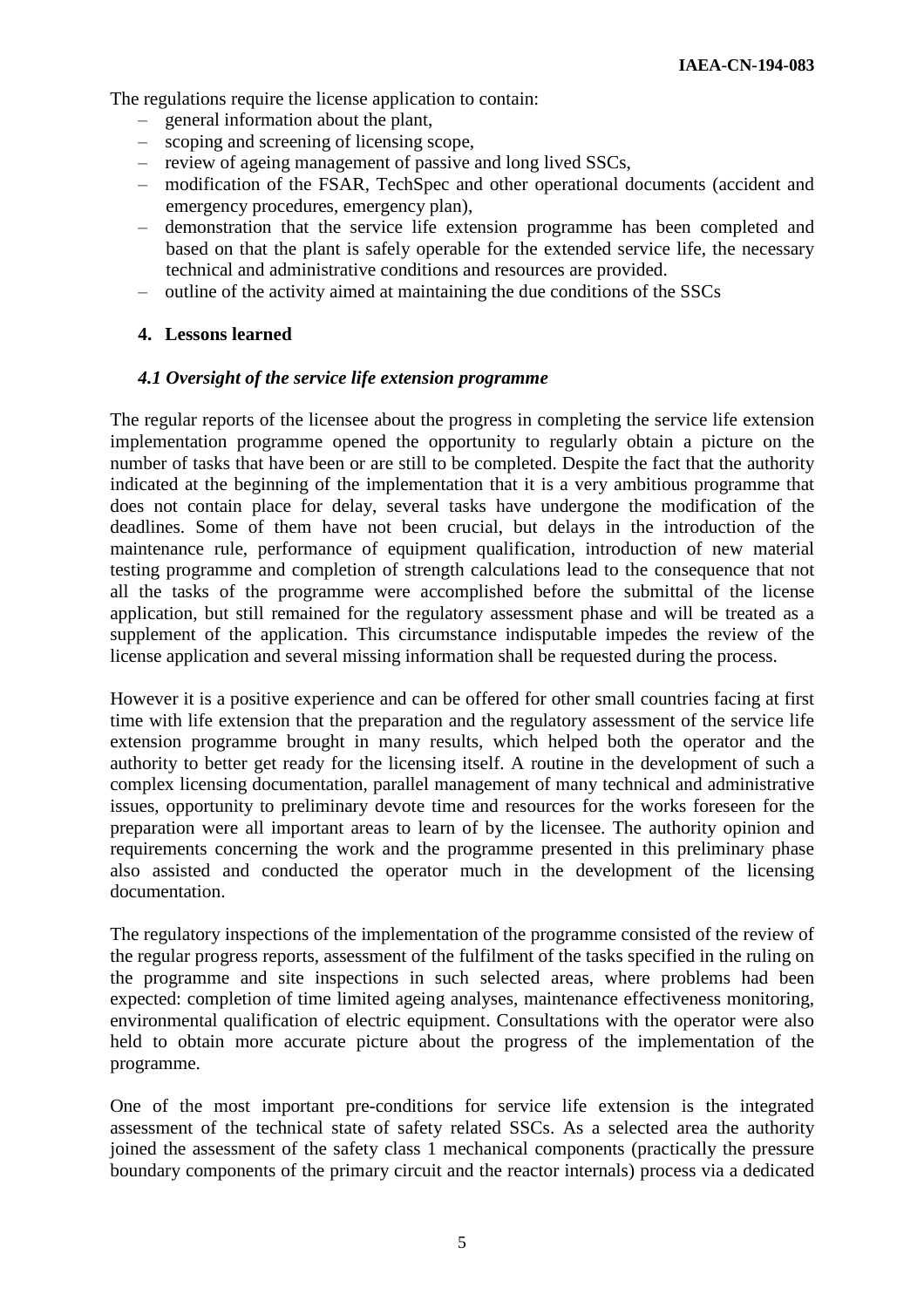inspection process. Based on an informal recommendation by the regulator on the approach the operator developed a methodology to conduct this assessment. The scope consisted of the revision of the lifecycle data of the components, including material testing results, operational and maintenance history, indication lists, ageing management programme, strength analysis, regulatory resolutions and a comprehensive site inspection of the designated parts and locations of the components during the last full outage of unit 1 in 2011. A team of inspectors participated in the inspections by dividing the work according to components; each of them performed 3-4 site inspections after the several preparatory consultations with the operator. The result was very positive in the sense that it drew the attention to some important technical issues that should be addressed for service life extension. Such were the internal material testing of the emergency core cooling nozzle of the reactor pressure vessel, the lower nozzle of the pressurizer and the hardness measurements of the main gate valve housing, which were not part of the normal testing programme, and deficiencies of life cycle documentation of the components, which had not been identified as an issue beforehand by the operator.

In line with the importance of the task the authority launched a dedicated inspection of the project that is being carried out by the operator to review the compliance of the strength analysis of the Safety Class 1-2 components with ASME Section III. In addition, as a preliminary step of the project, the load catalogue of the plant was also reviewed and it was also covered by the inspection. The huge design documentation limited the opportunity of the regulatory assessment, for which the same inspectors were designated to review the documentation of the components. It was clear already at the beginning that the in-depth assessment of only the main components is possible and even for that purpose external contractors had to be involved in the work. The assessment yielded many comments due to inconsistencies of the documentation that reflected the lack of routine of such a huge design work. For example, the contractors performing the design tasks had to obtain ASME expertise before the project; appropriate international experts with due ASME background had to be found to support the approval of the design calculations and improve the reliability of the results, but which also resulted that several versions of the documentation were developed. According to the authority's approach it was not possible to simply get rid of the original strength calculations results and the critical locations that are susceptible to any stressor had to be dealt with special attention. This work is still in progress, but without positive result of the inspection process it can be an obstacle of granting the service life extension license.

For economic reasons and in order to maintain the consistence of the technical programme elements of the plant, a transition of the material testing programme of the plant from the original Soviet-based approach to the ASME XI method was also a pre-condition. After several submittals and supplements, finally, the eight years material testing cycle of unit 1 could be started according to ASME in 2011.

# *4.1 Preliminary lessons with the license application*

The operator submitted the service life extension license application and its supporting documentation to the HAEA on December 5, 2011. It contains seven main chapters. The whole original documentation contained more than 21000 pages, but with the already requested supplementations the volume has been multiplied. According to the preliminary estimations 25 inspectors of the HAEA will devote at least 750 inspector-days for the work, which is organized in small groups with designated inspectors in charge of specific subchapters. A review plan containing a system of aspects was developed to uniformly document the results of the regulatory assessment. The structure of the document follows the requirements described above. The first lesson was that it is almost impossible to be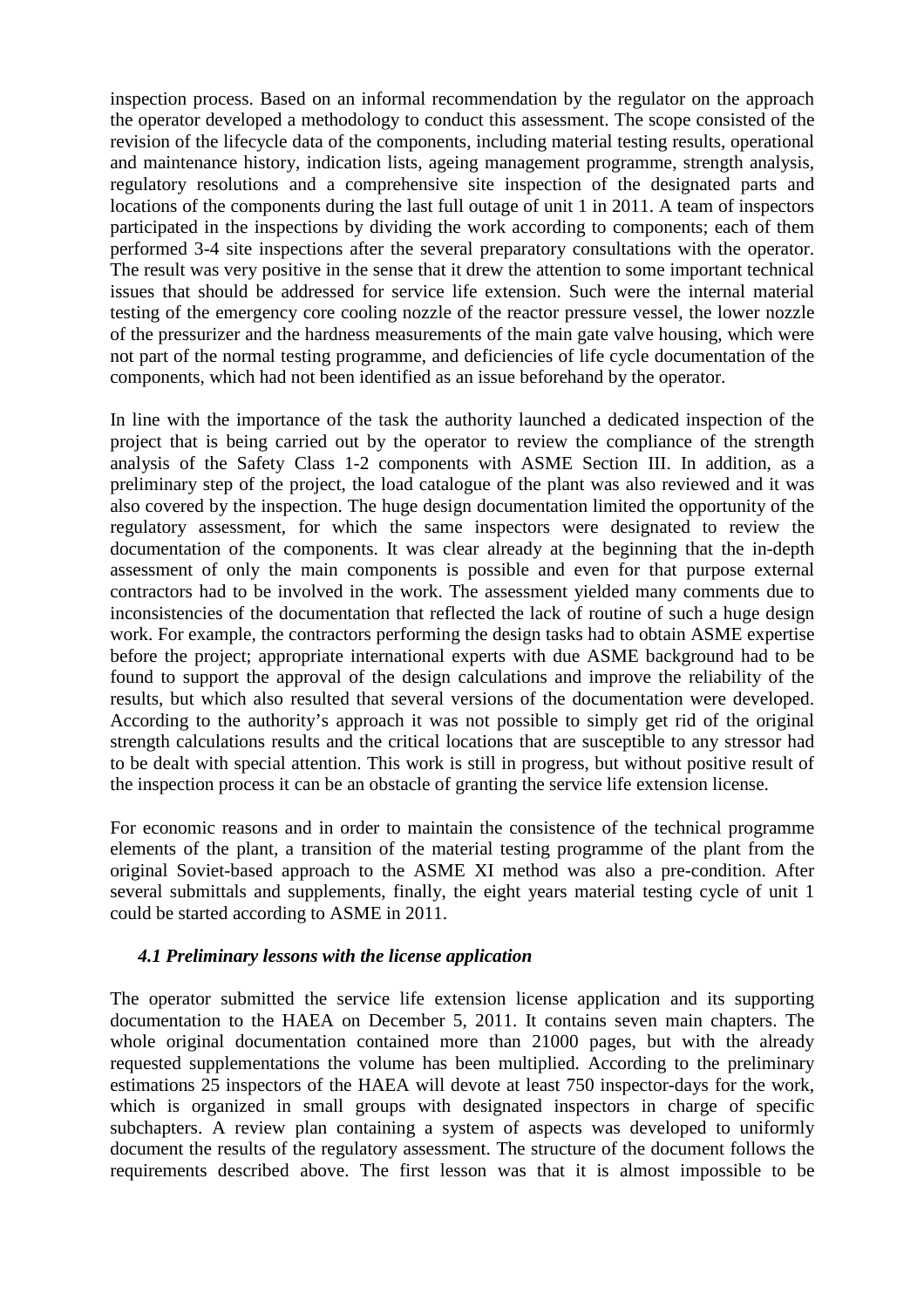overviewed by a single person and that a lot of only indirectly required information had to be requested in addition. However, it was a later declared intention of the licensee to submit only the most important documents and quickly respond to any additional request. This was not agreed beforehand with the authority.

The main goal of the authority is to complete the review of first instance by the middle of the year to reveal all such important deficiencies in the documents which should still be addressed by the licensee in the second half of the year. During the review the grouped comments are immediately forwarded to the operator to provide timely response.

The following general conclusions can be drawn about the areas assessed yet:

- ‒ The integrated plant assessment complies with the requirements; however additional justifications had to be requested in relation to some plant programme ensuring the due maintenance of the qualified state of certain components.
- ‒ Concerning the ageing management review the general picture is that the AM programme is basically operating and only some less important issue exists. A problem can be that there is no evidence if the feedback function would be effective.
- ‒ The time limited ageing analyses seem to be complete; supplements, additional analyses may, though, be necessary. Six items have been temporary terminated requesting some additional information.
- ‒ The maintenance effectiveness monitoring system in Paks NPP is operated but its introduction has not been completed yet. There are many tasks that seem to be still open and many questions to be answered. Further regulatory inspections are planned to provide evidence whether the service life can be safely extended from that aspect.

# **5. Interaction with the stress tests**

The post-Fukushima stress tests have been completed in Hungary as required by the European Council and specified by the European Nuclear Safety Regulators Group. The results were confirmed by the international peer review. Safety improvements have been decided by the operator of the plant, which have been supplemented with additional measures by the authority. A task plan shall now be submitted to the authority till June 30, 2012 to schedule the safety improvement tasks. In principal, these modifications are not interconnected with the service life extension, and will be carried out in the frame of the normal business of the NPP.

### **6. Summary**

Due to the historical heritage of nuclear licensing of the Soviet era, Hungary had to develop a unique approach by which the service life extension of its single nuclear power plant can be licensed. Taking account of the missing design basis, deficient equipment qualification and lack of ageing management approach, after a rather huge research work the HAEA initiated the amendment of the legal spectrum from the Atomic Act to the regulatory guides to provide opportunity for the operator to prepare for the life extension. The US license renewal practice was combined with the existing Periodic Safety Review approach and it concluded in a twostage process the real life test of which is in progress: the licensing of service life extension for unit 1 is under way. It was obvious and now it is underlined by the reality that this pilot extension task deserves a huge amount of work both from the operator and the regulator and may contain many hidden pitfalls. The regulatory assessment of the application till now shows that although there is no such fact which would prevent the authority from granting the service life extension license, several evidences shall still be obtained from the licensee to do so.